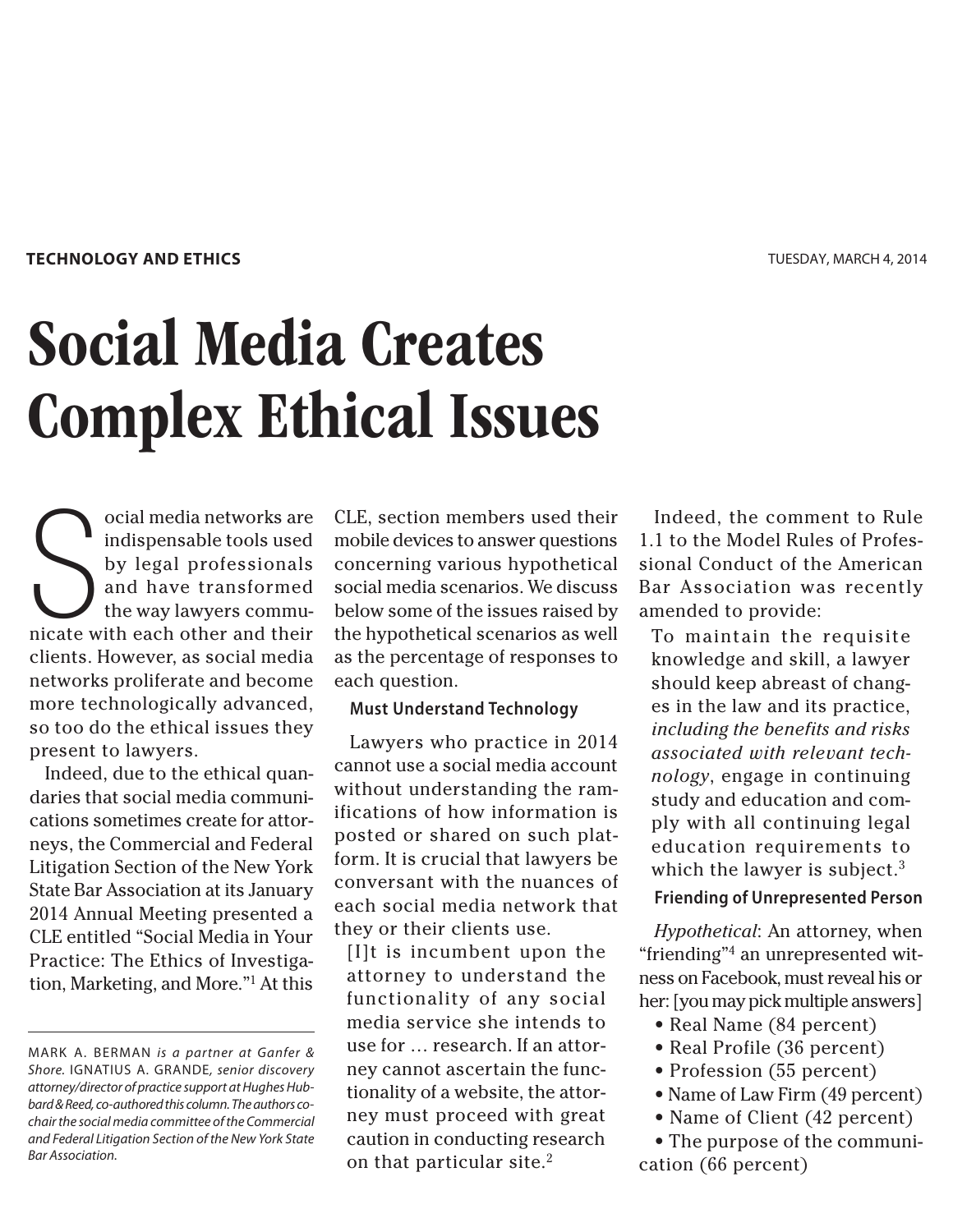Almost 50 percent of the respondents answered that a lawyer was ethically required to affirmatively reveal the name of her law firm to an unrepresented person being "friended," and more than 50 percent also believed that a lawyer is required to affirmatively identify her profession and the purpose of the "friending" to the unrepresented person.

However, the above three disclosures, in fact, are not required in New York when seeking to "friend" an unrepresented person. While a New York ethics opinion has stated that a lawyer shall not "friend" an unrepresented individual using "deception,"<sup>5</sup> it opined that it is ethically proper for a "friending" lawyer or her agent to use her "real name and profile" when seeking to be connected with, and thereby being able to view, an unrepresented person's social media account. In New York, a lawyer is not specifically required to disclose her profession, the name of her law firm or the reasons for making the "friend" request to the unrepresented person.<sup>6</sup>

Ethics opinions from other states, however, have opined differently. New Hampshire requires that a request to a "friend" must "inform the witness of the lawyer's involvement in the disputed or litigated matter," the disclosure of the "lawyer by name as a lawyer" and the identification of "the client and the matter in litigation."7 San Diego requires disclosure of the lawyer's "affiliation and the purpose for the request."<sup>8</sup> Philadelphia notes

that the failure to disclose that the "intent on obtaining information and sharing it with a lawyer for use in a lawsuit to impeach the testimony of the witness" constitutes an impermissible omission of a "highly material fact."<sup>9</sup> Finally, Oregon has opined that if the person being sought out on social media "asks for additional information to identify [the l]awyer, or if [the l]awyer has some other reason to believe that the person misunderstands her role, [the l]awyer must provide the additional information or withdraw the request."10

In New York, a lawyer is not specifically required to disclose her profession, the name of her law firm or the reasons for making the "friend" request to the unrepresented person.

### **Client Friending**

The question that next arises is when your client seeks to "friend" a person and then provides counsel with a copy of private or restricted information the client obtained from being granted access to that "friend's" social media site. Although New York has not addressed this issue, New Hampshire has opined that a lawyer's client may send a "friend" request and, if access is granted, the client can provide the information to her lawyer,

but the ethical propriety of same "depends on the extent to which the lawyer directed the client who is sending the [social media] request," and that the lawyer has complied with all other ethical obligations. In addition, the client's profile needs to "reasonably reveal[] the client's identity"11 to the other person.

Rule 4.2(b) of the New York Rules of Professional Conduct provides that, notwithstanding the prohibition under Rule 4.2(a) that a lawyer shall not "cause another to communicate about the subject of the representation with a party the lawyer knows to be represented,"

a lawyer may cause a client to communicate with a represented person … and may counsel the client with respect to those communications, provided the lawyer gives reasonable advance notice to the represented person's counsel that such communications will be taking place.

Thus, in New York, lawyers need to use caution when communicating with a client *about* her connecting to or "friending" a represented person and obtaining private information from that person's social media site.

## **Viewing Juror's Social Media Posts**

*Hypothetical*: Is it permissible for an attorney preparing for or in the midst of a trial to view a juror's public social media postings when the attorney is also a member of such social media platform?

- Yes  $(54$  percent)
- No  $(30$  percent)
- It depends (16 percent)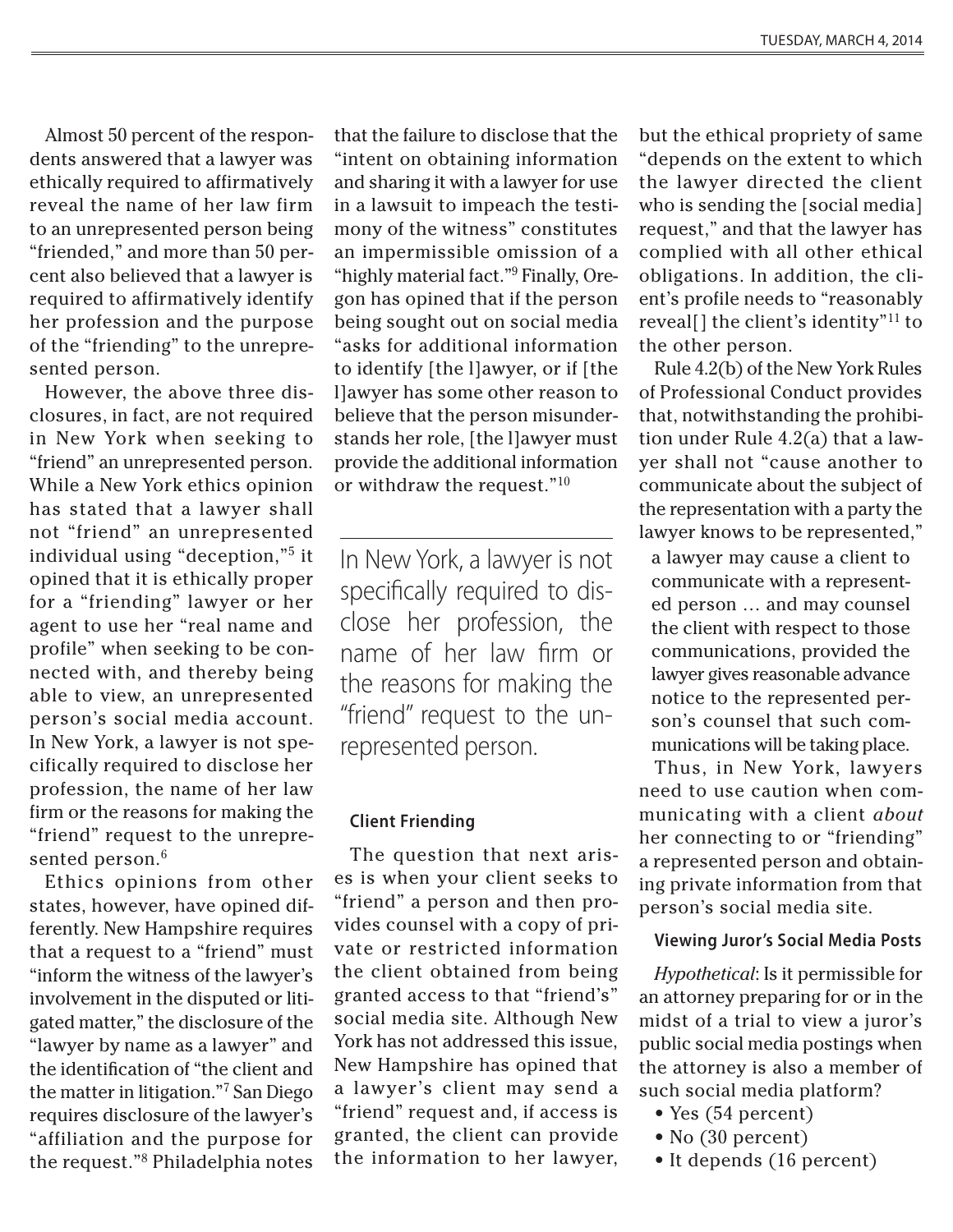New York ethics opinions draw a distinction between public and private juror information, $12$  and permit viewing the public portion of a juror's social media profile. However, ethics opinions prohibit attorneys from attempting to access private juror information from a juror's social media network through a "friend request" or by other means.

Significant ethical concerns would be raised by sending a "friend request," attempting to connect via LinkedIn.com, signing up for an RSS feed for a juror's blog or "following" a juror's Twitter account. We believe that such contact would be impermissible communication with a juror. $13$ 

When researching jurors, attorneys must have a clear understanding of the functionality of any social media network where they may search for public information.

[W]hile an inadvertent communication with a venire member may result in an embarrassing revelation to a court and a disqualified panelist, a communication with a juror during trial can cause a mistrial. The Committee therefore re-emphasizes that it is the attorney's duty to understand the functionality of any social media service she chooses to utilize and to act with the utmost caution. $14$ 

vIn response to the questions raised in the above hypothetical, 16 percent of the audience correctly answered "it depends." On the other hand, 54 percent of the audience believed it was ethically permissible, without restriction,

to view a juror's public social media postings when the attorney is also a member of such social media platform. Very few lawyers understand that if they perform a simple Google search and click on a link to a social media account of a juror that an automatic message may be sent by that social media network, such as LinkedIn, to the person whose profile is viewed. This notification would identify the name of the person viewing the juror's social media account.

When researching jurors, attorneys must have a clear understanding of the functionality of any social media network where they may search for public information.

In New York, such an "automatic" communication with a juror is prohibited and a

request or notification transmitted through a social media service may constitute a communication even if it is technically generated by the service rather than the attorney, is not accepted, is ignored, or consists of nothing more than an automated message of which the "sender" was unaware. In each case, at a minimum, the researcher imparted to the person being researched the knowledge that he or she is being investigated.

Currently, LinkedIn is the social media platform that would most likely cause an attorney to run afoul of such prohibition. Thus, in order

for an attorney's profile not to be identified through LinkedIn when viewing a person's public social media profile, a user must change her settings so that she is anonymous or, alternatively, be fully logged out of her LinkedIn account.

Attorneys in jury trials would be wise to take note that opening a juror's LinkedIn profile page may result in such communication. This issue nearly caused a mistrial in a recent federal trial where an associate looked up a juror's LinkedIn profile during the course of the trial without taking the above precautions. The juror then sent the judge a note complaining of being cyberstalked by the defense and indicated that she felt intimidated and not objective. The trial proceeded after the court directed the jury to disregard the communication.

## **Attorneys' Listings on LinkedIn**

*Hypothetical*: May an attorney or law firm identify areas of expertise on LinkedIn under the categories "specialty" or "skills & expertise"? [you may pick multiple answers]

• An attorney may identify his areas of expertise under "specialty" (30 percent)

• A law firm may identify its areas of expertise under "specialty" (27 percent)

• An attorney may identify her areas of expertise under "skills & expertise" (72 percent)

• A law firm attorney may identify its areas of expertise under "skills & expertise" (66 percent)

Another recent New York ethics opinion focused on what an attorney and law firm can post as